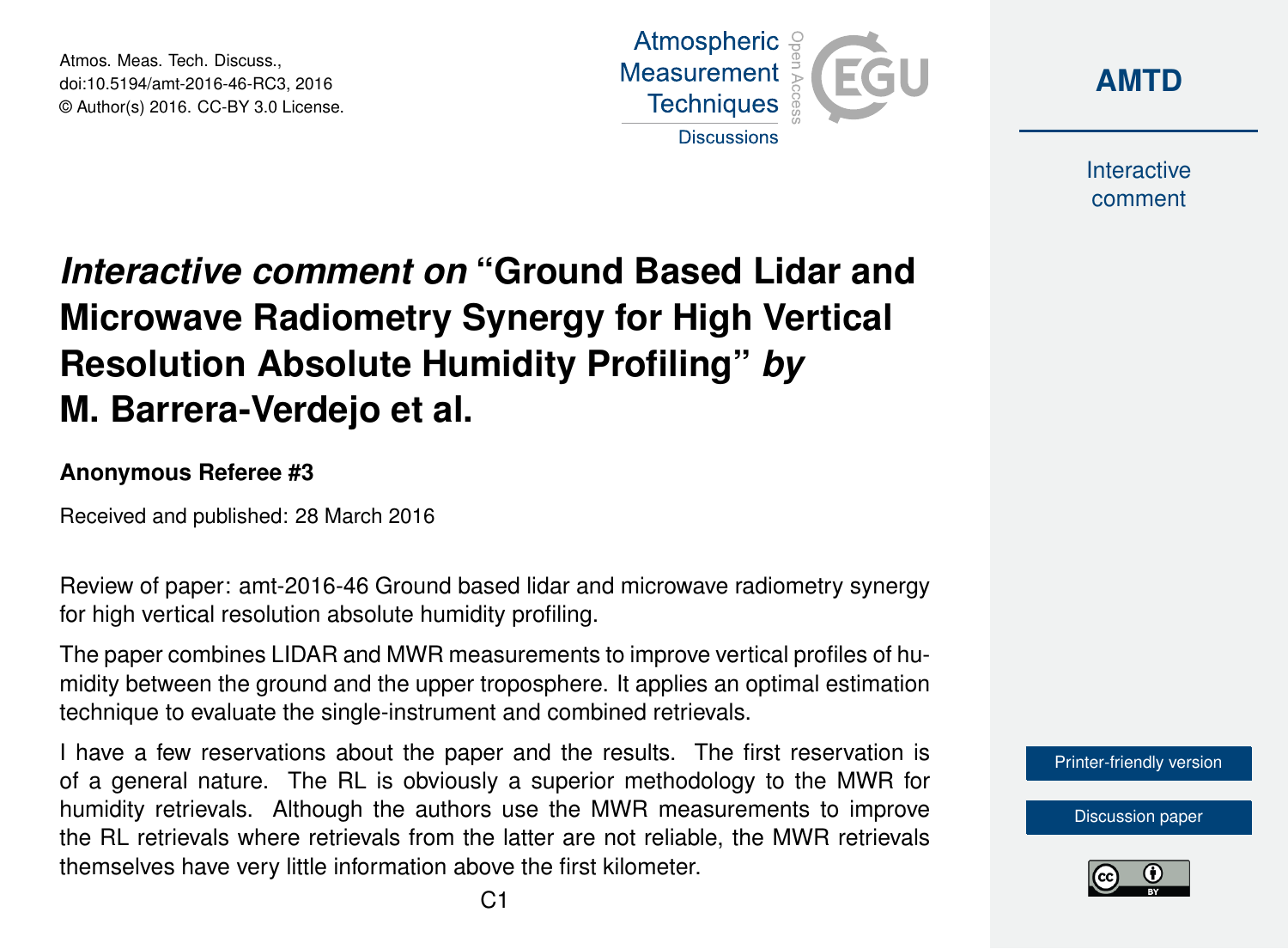It is possible that the RL profiles could be improved above the boundary layer just by choosing a better climatology or may be a model output without going to the extent of doing an optimal retrieval estimation. The only place where I could see some real advantage of using MWR measurements is in the lowest 200-500 m although in the case shown the results appears mixed.

The second reservation is about the conclusions as I am not sure that the results entirely support the conclusions.

Specific comments:

Page 8: Line 225, Eq. 6: Can the author provide a reference for this definition of vertical resolution? Usually the Backus-Gilbert technique is used to define the vertical resolution from the spread function. An example of application of this technique to determine the microwave radiometer vertical resolution can be found in Westwater and Snider and Carlson (J. Appl. Meteor., vol. 14, pp. 524–539, 1975).

Page 16 Fig. 6. The results in Figure 6 are mixed. In the upper troposphere the RL seems to have the lowest bias up to 4 km. Above 4 km the combined retrievals show a very small improvement, however what the standard deviation is considered I am not sure that the improvement is clear.

Page 17, section 5.3 and 5.4 I am not sure what is intended by theoretical error shown in Fig. 7. I think the author means the "a posteriori" covariance. However this measure of uncertainty, although necessary, represents a partial picture. A better estimate of "error" intended as RMS Error is the one you provide in the comparison with radiosondes in Fig. 6. The authors should probably change "theoretical error" with "covariance" if this is what they meant. Otherwise they should explain what they mean by "theoretical error". It is not clear how the uncertainty shown in Fig. 7 and 8 relates to the error bars shown in Fig. 2 (the text says they are both computed from Eq. 4), however the values seem considerably different. In particular the error bars above 2 km in Fig. 4 seem to be ∼0.5 g/mˆ3, but they seem smaller in Fig. 7. Or it is just due to the different **[AMTD](http://www.atmos-meas-tech-discuss.net/)**

Interactive comment

[Printer-friendly version](http://www.atmos-meas-tech-discuss.net/amt-2016-46/amt-2016-46-RC3-print.pdf)

[Discussion paper](http://www.atmos-meas-tech-discuss.net/amt-2016-46)